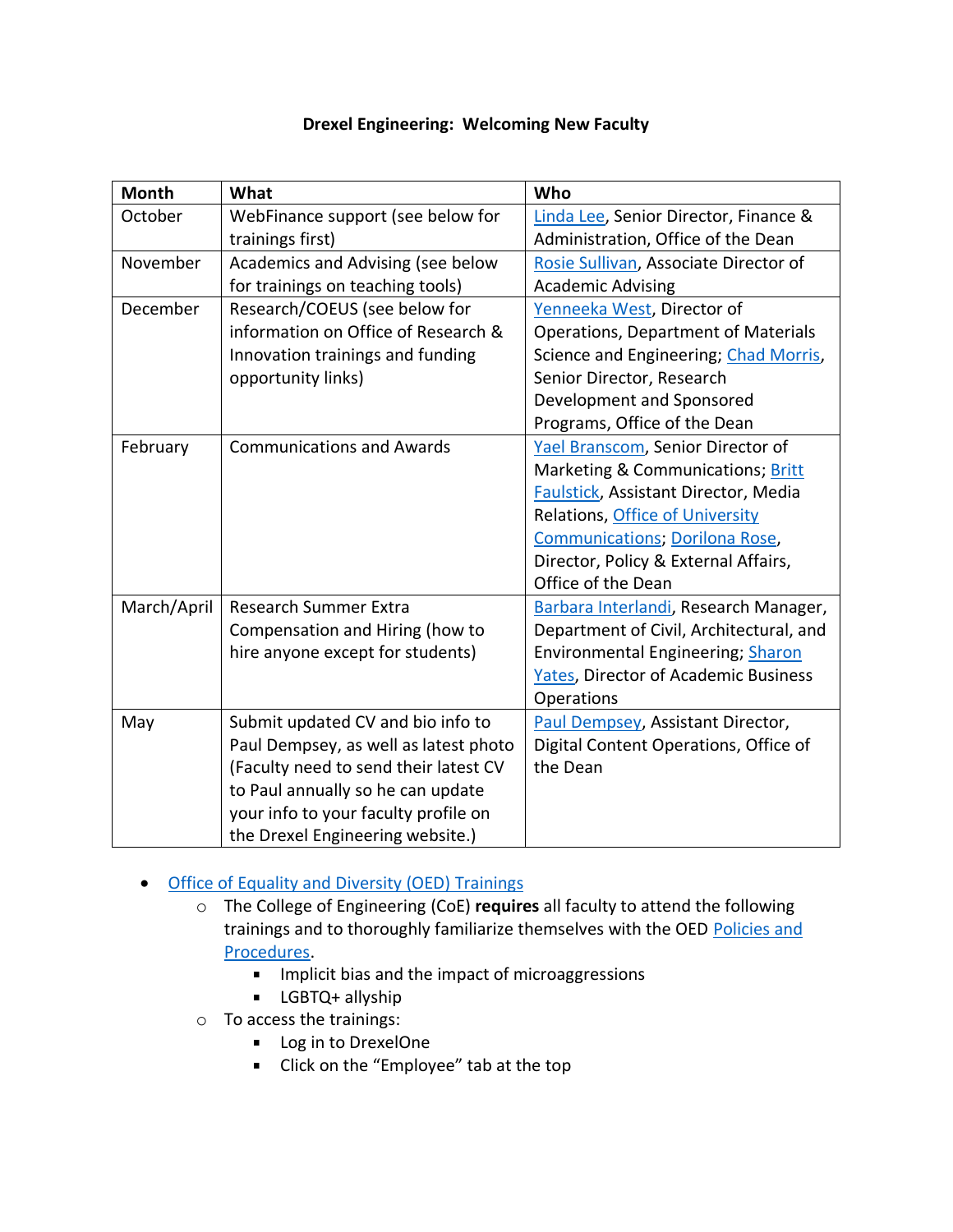- Click on "Career Pathway," found on the bottom lefthand side under "My Career"
- Search in the search bar (top right) for "implicit bias" or "LGBTQ"
- You can then click on the online course (there will be a computer next to  $\blacksquare$ the title of the course called "Recognizing and Mitigating Implicit Bias" for the implicit bias training, for example)
- Once completed, you can print your certificate and the system will send you an e-mail that you have completed the course – please sen[d Dorilona](mailto:dr62@drexel.edu?subject=OED%20Trainings)  [Rose](mailto:dr62@drexel.edu?subject=OED%20Trainings) your certificate or the confirmation e-mail once completed

## • [WebFinance](https://drexel.edu/it/services/catalog/webfinance/)

o WebFinance is a tool used to manage and track financial transactions within start-up and research grant accounts. You will need to be trained in WebFinance so you can access information about your accounts and spending.

## • [Procurement](https://drexel.edu/procurement/)

- $\circ$  Procurement is your guide for how to obtain a Purchasing Card and for information about Smart Source, Drexel's online purchasing tool, both of which require training.
- Teaching Resources
	- o The College of Engineering maintains a CoE Academic Continuity Blackboard Learn site. You can find the course in the Administrative Term section of your Blackboard [Learn course list.](https://learn.dcollege.net/) Here you will find sections on teaching in real time, recording lectures, using a course shell, building community, assessing student work, and hardware and software. You will additionally find a list of CoE Online Coaches and can find a contact within your department to help with remote teaching questions. If you have questions about gaining access to the CoE Academic Continuity Blackboard Learn site, please contact [Dorilona Rose.](mailto:dr62@drexel.edu?subject=CoE%20Academic%20Continuity%20Blackboard%20Learn%20Access) Any questions about the content of the site can be directed to Associate Dean for Undergraduate Affairs [Dr. Kevin Scoles.](mailto:scoleskj@drexel.edu%20?subject=CoE%20Blackboard%20Learn%20Site%20questions)
	- $\circ$  The office of [Information Technology](https://drexel.edu/it/services/workshops/) offers workshops for all of the technical resources to assist with teaching.
	- o Support: 215.895.1224; [itg@drexel.edu](mailto:itg@drexel.edu)
	- o Suggested trainings include the following:
		- Blackboard: Learn Basics & Learn Course Tools
			- Brown Bag: Spotlight on the Grade Center and Rubrics (Could be a good replacement for the Learn Course Tools workshop)
		- Digital Accessibility: How can I tell if my documents are accessible?  $\mathbf{u}$
		- Digital Lecture Recording 101  $\mathbf{u}$  .
		- Brown Bag: Classroom Technology Basics (may be valuable)
	- o Drexel's [Teaching and Learning Center](https://drexel.edu/facultyaffairs/teaching-learning/overview/) offers teaching workshops and tips about everything from syllabus creation to remote teaching resources.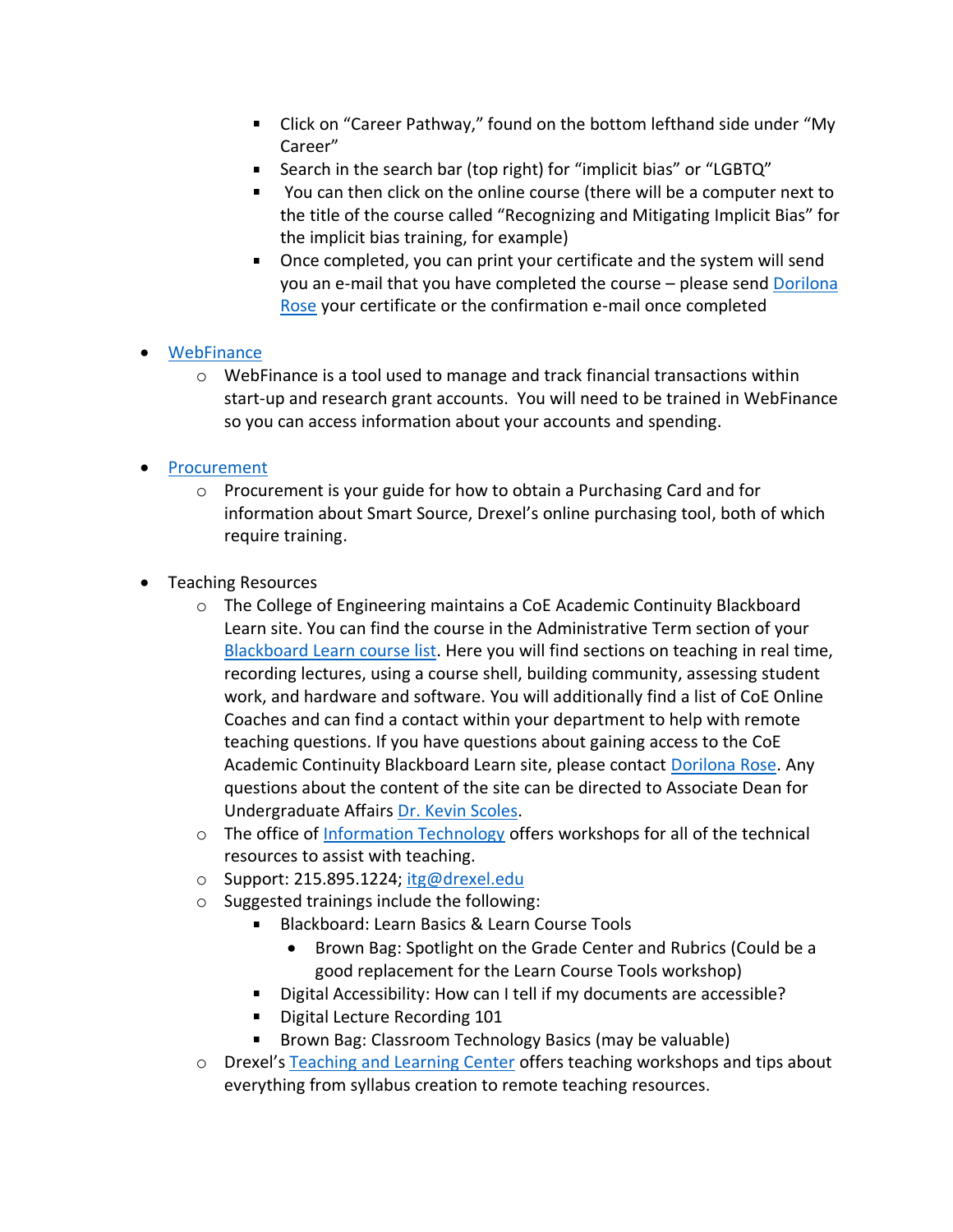- o The [Center for the Advancement of STEM Teaching and Learning Excellence](https://drexel.edu/castle/)  [\(CASTLE\)](https://drexel.edu/castle/)'s mission is "to affect institutional change in STEM teaching and learning across the educational spectrum by conducting, catalyzing and supporting fundamental research."
- [Office of Research & Innovation](https://drexel.edu/research/)
	- o The Office of Research & Innovation offers [trainings](https://drexel.edu/research/news/events/) in a variety of subjects pertinent to the research enterprise.
	- o Drexel encourages the use of [electronic research notebooks](https://drexel.edu/research/resources/electronic-research-notebooks/) and offers subscriptions and trainings for such using LabArchives.
- Proposal Development and Submission & Award Management
	- $\circ$  To assist with grant proposal submission and award management, faculty should familiarize themselves with the following federal sponsor systems depending on their research interests:
		- **[NSF Fastlane](https://www.fastlane.nsf.gov/fastlane.jsp) and [Research.gov](https://www.research.gov/research-web/) for NSF proposal submissions and award** management
		- I [NIH ASSIST](https://public.era.nih.gov/assist/public/login.era?TARGET=https%3A%2F%2Fpublic.era.nih.gov%3A443%2Fassist%2F) and [eRA Commons](https://public.era.nih.gov/commons/public/login.do?TARGET=https%3A%2F%2Fpublic.era.nih.gov%3A443%2Fcommons%2FcommonsInit.do) for NIH proposal submissions and award management
		- **[Grants.gov Workspace](https://www.grants.gov/applicants/workspace-overview.html) for many other federal agency proposal** submissions
	- $\circ$  Training for these systems as well as the proposal development process for the major federal basic research sponsors are also available.
		- The [NSF Policy Outreach Office](https://nsfpolicyoutreach.com/) offers a Grants Conference in the Spring  $\blacksquare$ and Fall of each year aimed at helping new invesitgators learn about all aspects of NSF proposal preparation and submission as well as award management. They also offer recordings of past webinars and Grants Conference sessions on their [Resource Center](https://nsfpolicyoutreach.com/resource-center/) page.
		- NIH offers an extensive online [Application Guide,](https://grants.nih.gov/grants/how-to-apply-application-guide.html) complete with video tutorials.
		- Grants.gov also offers a wide range of grants training materials in their [Grants Learning Center.](https://www.grants.gov/web/grants/learn-grants.html) [Grants 101](https://www.grants.gov/web/grants/learn-grants/grants-101.html) is a great place to start if you have not submitted a federal grant proposal and/or managed a grant previously.
	- o The College offers proposal editing and review services through its Writer's Workshop. Submit your proposal draft along with a link to or a copy of the solicitation/RFP to which you are applying to [Chad Morris](mailto:cam83@drexel.edu?subject=Writer) by the first Monday of the month. Please note that the review process takes roughly two weeks; so, feedback should be provided by mid-month. Please allow sufficient time for this process in your proposal development timeline if you wish to utilize this service.
- Funding Opportunities